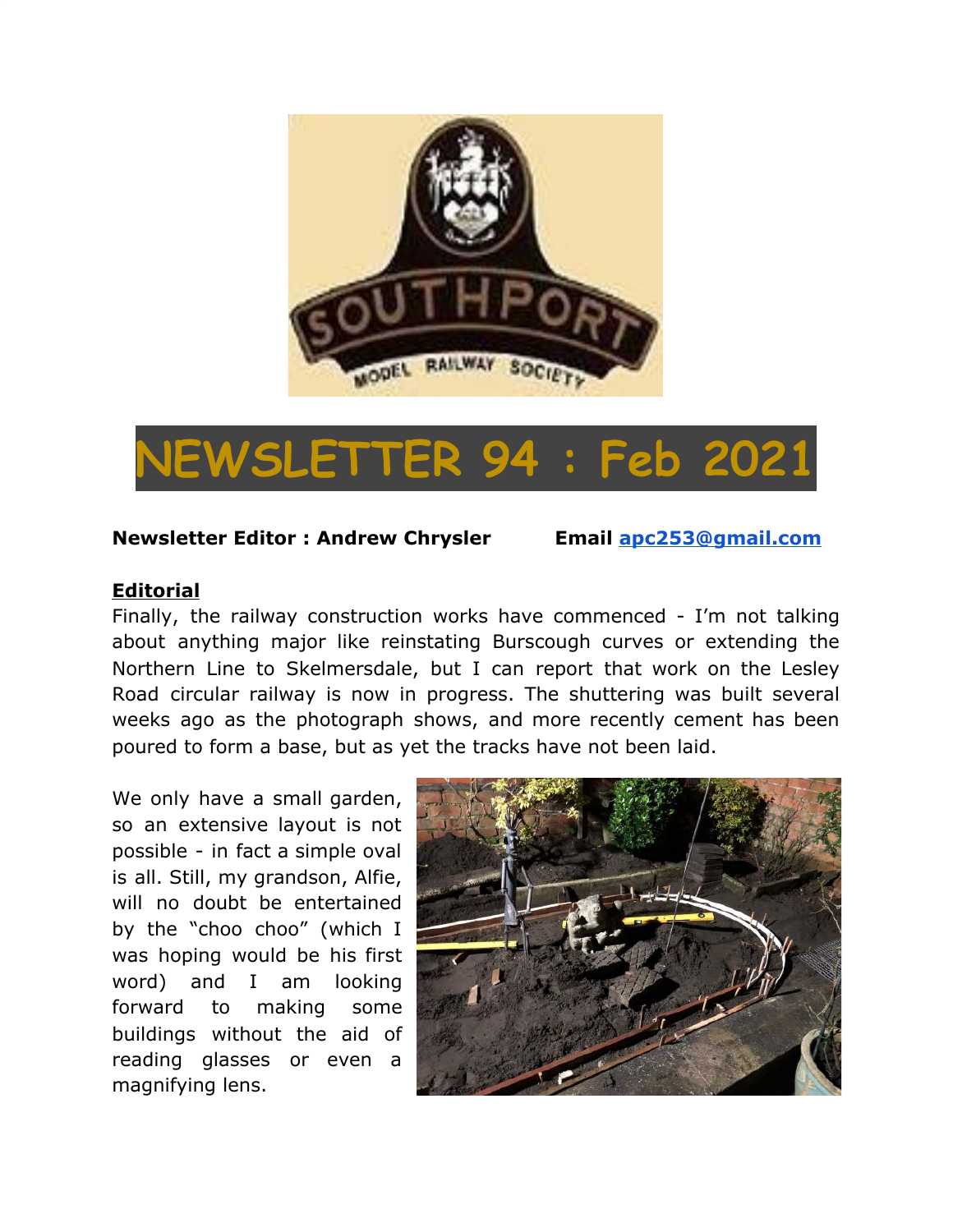Rather more extensive works have also commenced on the Isle of Wight, where services are suspended until 31 March so that the line can be prepared for the "new" Class 484 trains.

Updates on both projects - mine and theirs - will follow as progress occurs.

## **Forthcoming Events**

A weekly meeting is held each Friday on the Zoom platform. All members are sent a link by Ian Shulver - please remember that the link changes for each meeting so please be certain to use the most recent one.

### **Chairman's Report**

Well, what has been happening this month? I suppose with lockdown under way, not a lot. One of my daughters managed to come over for Christmas Day, but have not seen the other three, nor the grandchildren since last August - I do not class a zoom call as meeting them, but I suppose it is better than nothing. It's a little difficult to give hugs over the ether. Hopefully the lockdown and the vaccines will 'soon' allow some proper social contact.

Obviously the clubrooms have been shut for all of this month apart from brief visits by various people to check that all is in order - particular thanks to Tony for lighting fires to air the place and for organising restringing the tarpaulin on the shed (and those that helped him). It is a great shame that we cannot make use of our excellent facilities, particularly since we have had a few enquiries from prospective new members..

I am not certain how much modelling you have been doing at home so it would be nice if each of you could send a short article/note to the Editor (Andrew) showing what you have achieved. Just one or two paragraphs would be sufficient, and do not worry about the grammar/spelling because Andrew will sort that out. Your effort may well find its way onto the Club's video showcase. Talking of which, Barry has made a great start. Some of you saw a taster at one of our zoom meetings although I believe the quality was not great due to zoom bandwidth issues. I have to say that there are no problems with the original video. Videos or photos of your own layout or model will be appreciated by Barry (threechimneys10@outlook.com). My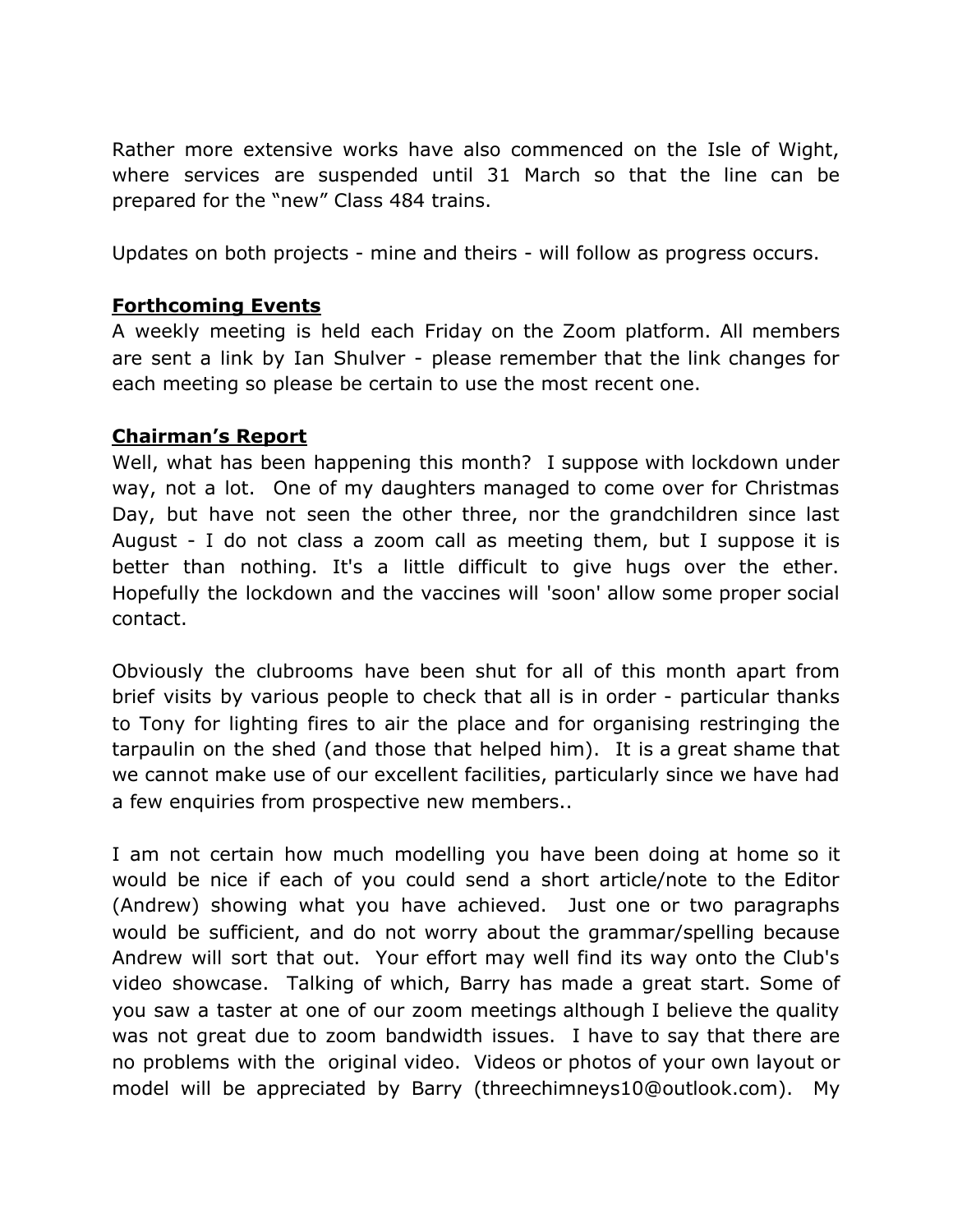contribution to this request is a short update on my new layout , Filleigh. Some months ago I posted an article in the newsletter detailing my ideas and how to achieve them. I have now built the baseboard and have started to build some of the buildings. The road bridge has been completed, as has the station building (all except the chimney pots which will go on when I can find some superglue. Both of these are scratchbuilt, but the signal box has also been made from a kit. At the moment none of these have been painted. I have managed to get a few points but will not start to fix these down until I get the rest of them from Hattons (whenever that might be). I am still experimenting with turnout operations so will not bore you with my trials and tribulations for the moment. However, all things taken into consideration, the project is progressing satisfactorily. I think I will close now, but just say look after yourselves and stay safe.

Ian Shulver

# **Secretary's Report**

Greetings, Comrades from the Hesketh Road Lockdown Bunker.

I haven't got much news for you other than to report that I am working on refreshing my big cellar layout based on the borders of Devon and Cornwall, which is called Downstaple Junction and which is now forty years old. Many of the locomotives are in need of care and attention and I have a winter small models workshop down there set aside for this. It is too cold and dark to work in the conservatory workshop on my large garden models.

I've received a request from Roy Corlett (roy.corlett@eclipse.co.uk; mobile 07831 666024) who is planning on returning to the hobby and is looking for



some help with servicing some of his locos that need some attention. There is a photo below of these which look to be a mix of Lima and Hornby. Roy is willing to meet any reasonable charge. Please approach Roy directly if you are able to help him out and let me know that you have done.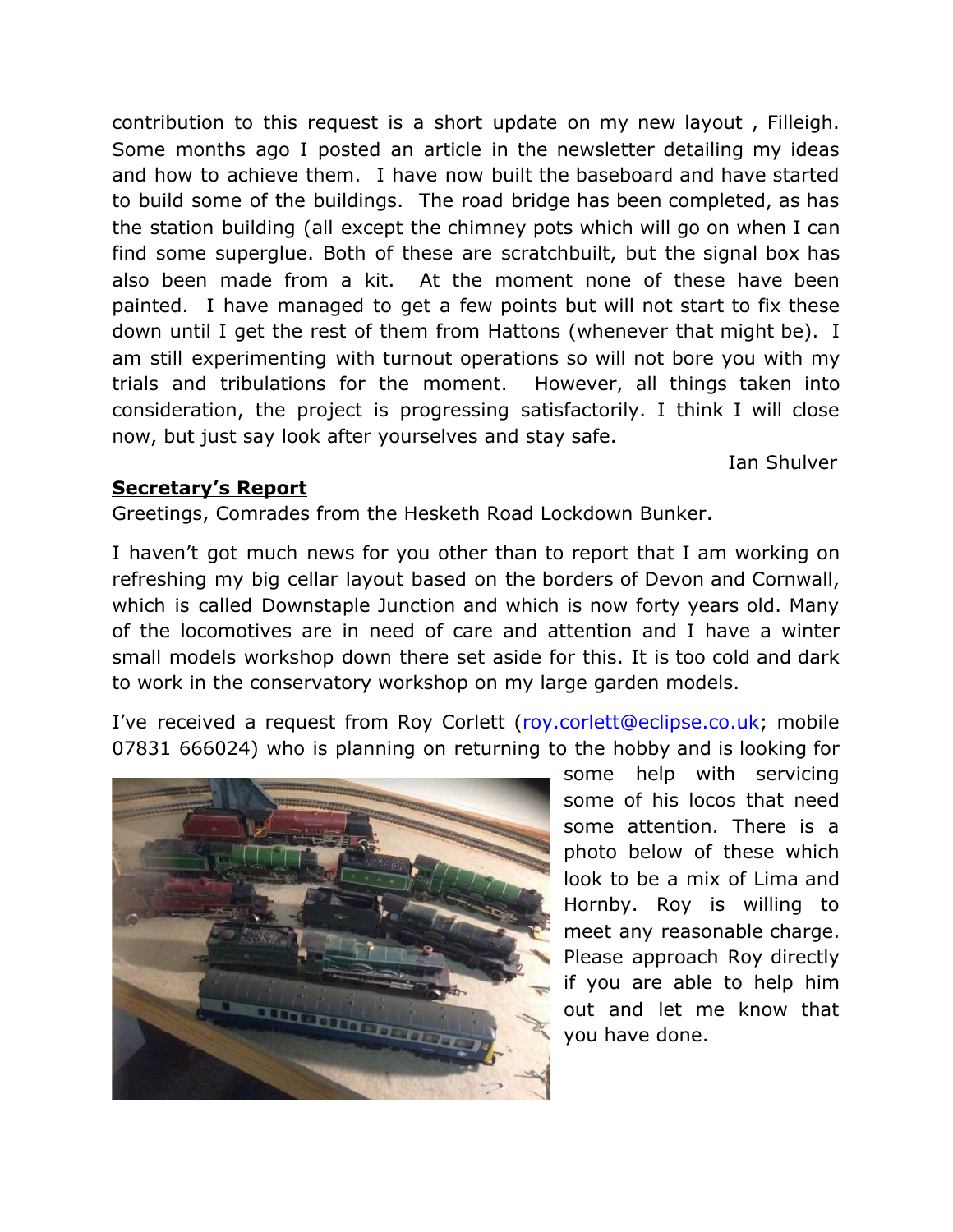The recent article by Keith Hicks set me thinking about my experience of Churchtown and Hesketh Park Stations. We lived midway between Meols Cop and Hesketh Park stations and used the Preston line a good deal. It was especially handy to visit my aunt who lived in Mallee Avenue in Churchtown. She used the line to travel daily for business and with a change at St Lukes could be in Manchester within an hour or direct to Preston inside half an hour.

Hesketh Park Station had a path of red gravel from Roe Lane and you got an excellent view of the trains as you walked towards the station and the chance to crunch the gravel under your feet – very important when you are nine years old. Often we walked that way to Hesketh Park just for the view, but not for the smell as there was an overwhelming stink from a pig farm on the other side of the tracks backing onto the Rookery! The farmhouse still stands but is now indistinguishable from the similar modern bungalow next to it. This station was a very spacious affair with a rather grand ticket hall and a range of buildings and an extensive goods yard, with 'ginnels' or paths leading to the station from surrounding streets. The windows had a very distinctive yellow brick arch above each, an architectural feature which was echoed on all of the stations on the line. From Hesketh Park you had the choice of steam or electric trains to Churchtown.

Churchtown was a rather windswept station with timber platforms with little or no cover. All of the facilities were at street level and I recall that the Southport platform could be accessed directly from Cambridge Road or via an archway through the blue engineering brick bridge abutment. The ticket office had a central door with a window each side, each with the characteristic yellow brick arches above. And when you went through the door there was an old-fashioned weighing machine for parcels right in front of you. This must have been used for the shrimps that were exported from that station, presumably by passenger train as there were no goods facilities at Churchtown. Going to Southport from Churchtown by steam train was a disappointing experience as apart from discomfort from the horsehair seats in the non-corridor coaches there was no chuff to experience as it was all downhill.

My father had been a senior teacher at Churchtown School (and later at Stanley and the 'Tech'), so when the line closed, he took a last sentimental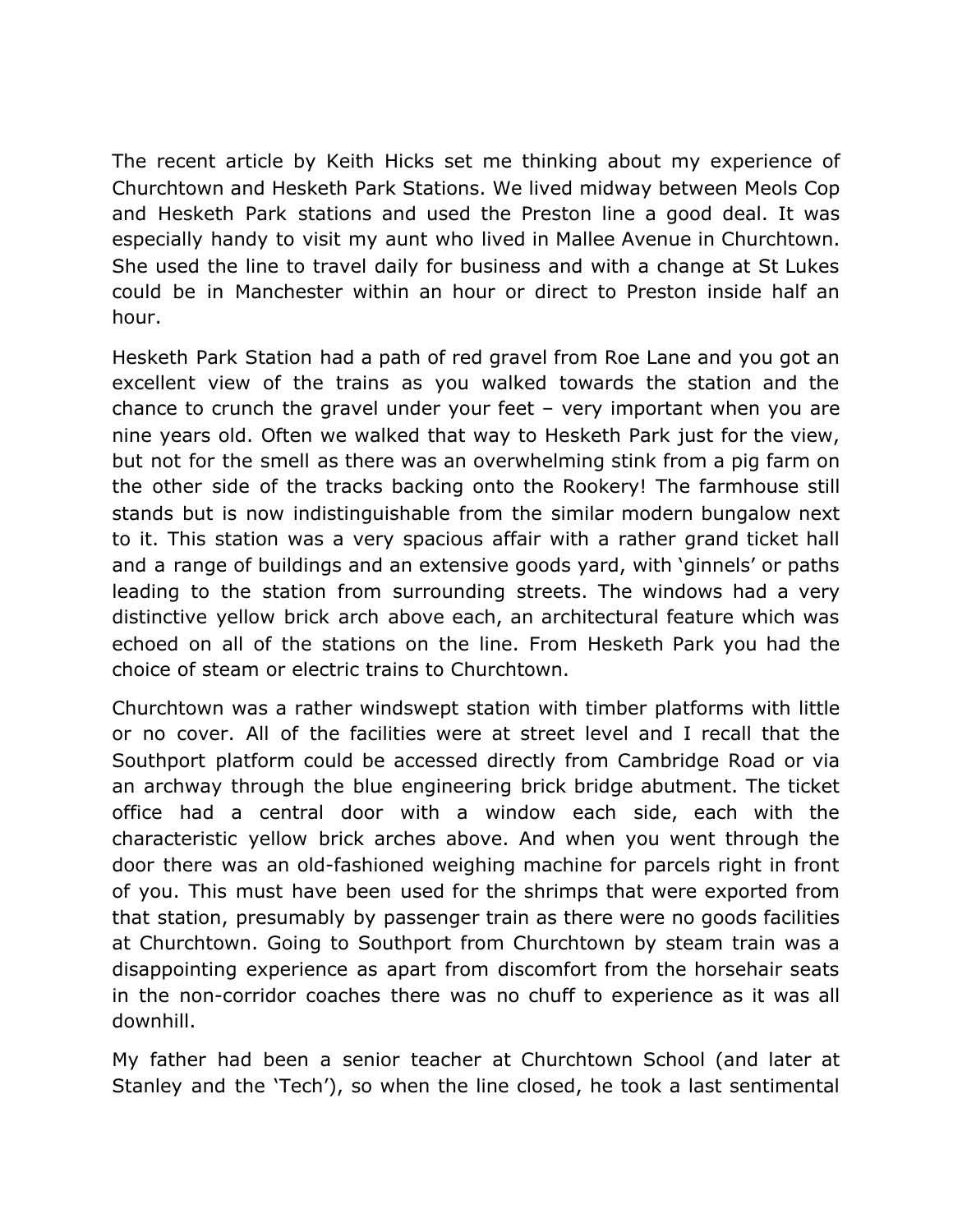look up on the platform and the railway staff were busy dismantling the fittings and signs which were all piled up. He was offered a bench for  $15/=\frac{15}{5}$ and a totem for 5/=. He took the latter as we only had a small car and no way of getting the bench back home, which he always regretted. The totem was fitted to our garden shed in Welbeck Terrace in Birkdale where it gradually deteriorated. My Dad's friend and colleague, Dick Howard, acquired a number of Hesketh Park totems which surrounded his cellar bar, the Cwm-y-Inn in Hawkshead Street. I often wonder if they are still there.

That was not the end of the story, however as from 1979 until 1991 I worked as a GP at Churchtown Health Centre, so the sign took up residence in my consulting room, for the Health Centre had been built by Southport Corporation on the station site after the bridge was demolished. That was where the totem sign got its new lease of life, for one of the patients (who in his day job was a transport bobby) offered to renovate it for me, as the long years in the Birkdale air had taken its toll. The worst effects of the rust were from the sign and the stove-enamelling was repaired.

Harry, the Health Centre caretaker used to say (when he wasn't entertaining the receptionists by doing impersonations of the doctors) that a ghost train passed through the health centre after it had closed to the public. I often dream about the Preston line, imagining a bit of it still lurks in a forgotten part of the Botanic Gardens as far as Banks but the only trains that now disturb the peace of the totem in its permanent resting place in our dining hall. with all the other artefacts kept from our life and travels are the ones in my cellar and garden!

Jim Ford

### **Where's Andrew?**



Last month I was at Didcot Railway Centre, which was open (with precautions) in October 2020 when we visited, and took a ride on this steam railmotor. To be totally accurate, for social distancing reasons, it was coupled to a compartment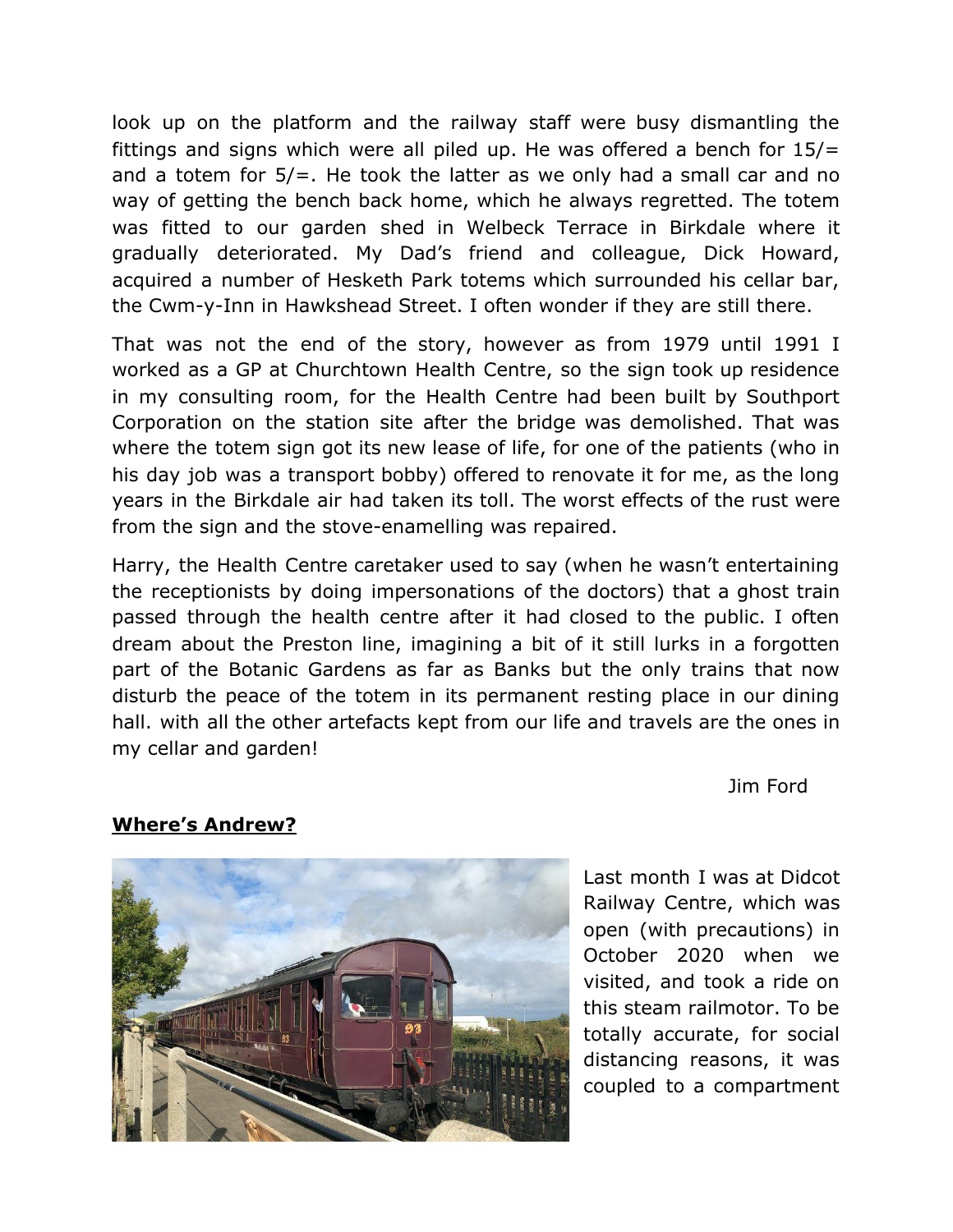coach in which we travelled.

This month I am a little closer to home, with a photograph taken one weekend last March, not long before the world changed.



Just off the picture (to the left) is a footbridge that crosses three gauges of track - in the foreground is a miniature railway on 7¼ inch track, behind this is a 15 inch line before the standard gauge line.

# **Some Freelance Large Scale Thoughts <b>Dealers Dealers Dealer Pratt**

I read with interest Barry's comment on 16mm modelling in last month's newsletter (to be precise I read all of the newsletter with interest, and am learning a lot about the Isle of Wight). It's true that us garden railway types do like a social meeting - playing trains on a warm summer's afternoon in someone else's garden, with tea and home-made buns in the offing, is a joyful experience. Such events were much missed in 2020, so Jim's mini-meeting on the Winter Solstice was even more enjoyable due to its rarity.

I would however point out one factor which differentiates us from 'normal' modellers, in that we have the opportunity to run real, live-steam locomotives that live and breathe just like their full-size counterparts. This is not to belittle Hornby's foray into 00-scale live steam, nor to ignore the fact that many people like to run battery-electric, track-powered or even clockwork trains in the garden. For me there is no pleasure like getting a blast of hot steam up the nose from a safety valve just waiting for you to come close enough, sprinting after a Mamod that has only two speeds, zero and much too fast, or watching a derailed wagon slowly and unstoppably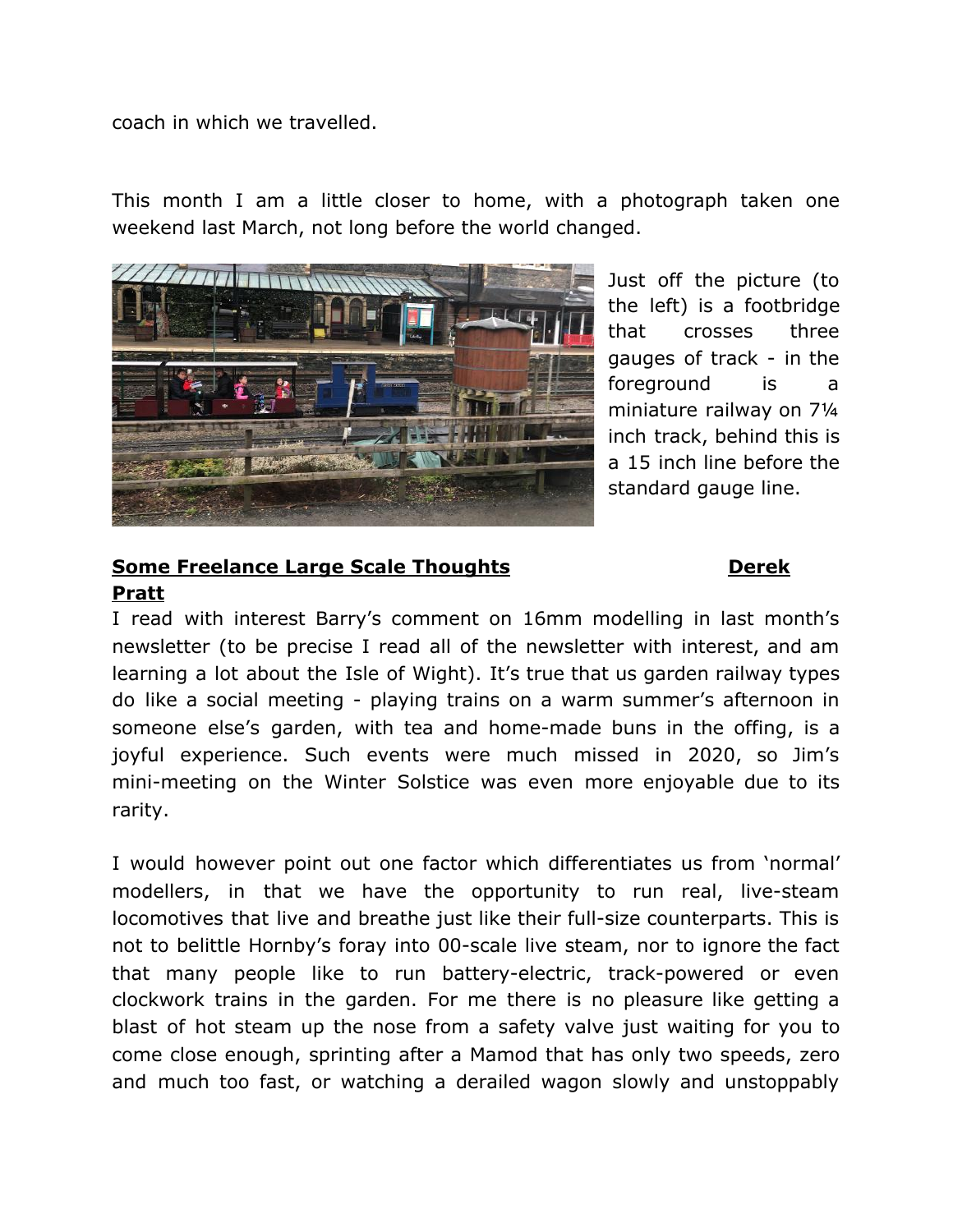pulling a complete train off a viaduct and down into some well-thorned rose bushes. Truth be told, radio control technology is becoming ever more reliable, miniaturised and economical, so there's little excuse for unruly behaviour. And when everything does behave itself, the sight of your loco of



choice pulling a large rake of coaches or wagons around a scenic garden with prototypical steam clouds, smells and sounds, is the only way to go. You are allowed to disagree.

Barry mentioned freelance running as a characteristic of 16mm modelling, and I for one am happy to

accumulate a somewhat random collection of stock, some representing particular lines but most not. To some extent this reflects narrow-gauge practice - money is always tight so they acquire what's available and affordable to create a consistent job rather than to look pretty. However there are increasing amounts of prototypical locos and rolling stock on the market which model particular companies, with those from North Wales being particularly well represented. And having just acquired a loco of a type which ran in Southern Africa, I have in front me as I write a just-about-finished model of an SAR brake van, and it looks very smart too. Some matching bogie wagons are on order, so a complete train will eventually appear.

This brings me to another benefit of 16mm and similar scales, that you can have up to five notional thumbs per hand and still build your own stock to a satisfactory standard. I never really got on with 4mm or even 7mm kits, it was all very fiddly and required just a little too much skill for me to be happy with the result. However in 16mm it's a lot easier, and with laser-cut woodwork everything fits together well. It's therefore possible to build complex structures with much panelling and detailing without having to be very good at it. The aforesaid brake van has over 250 components, but was both easy and quick to build, aided by a mere 45 pages of instructions!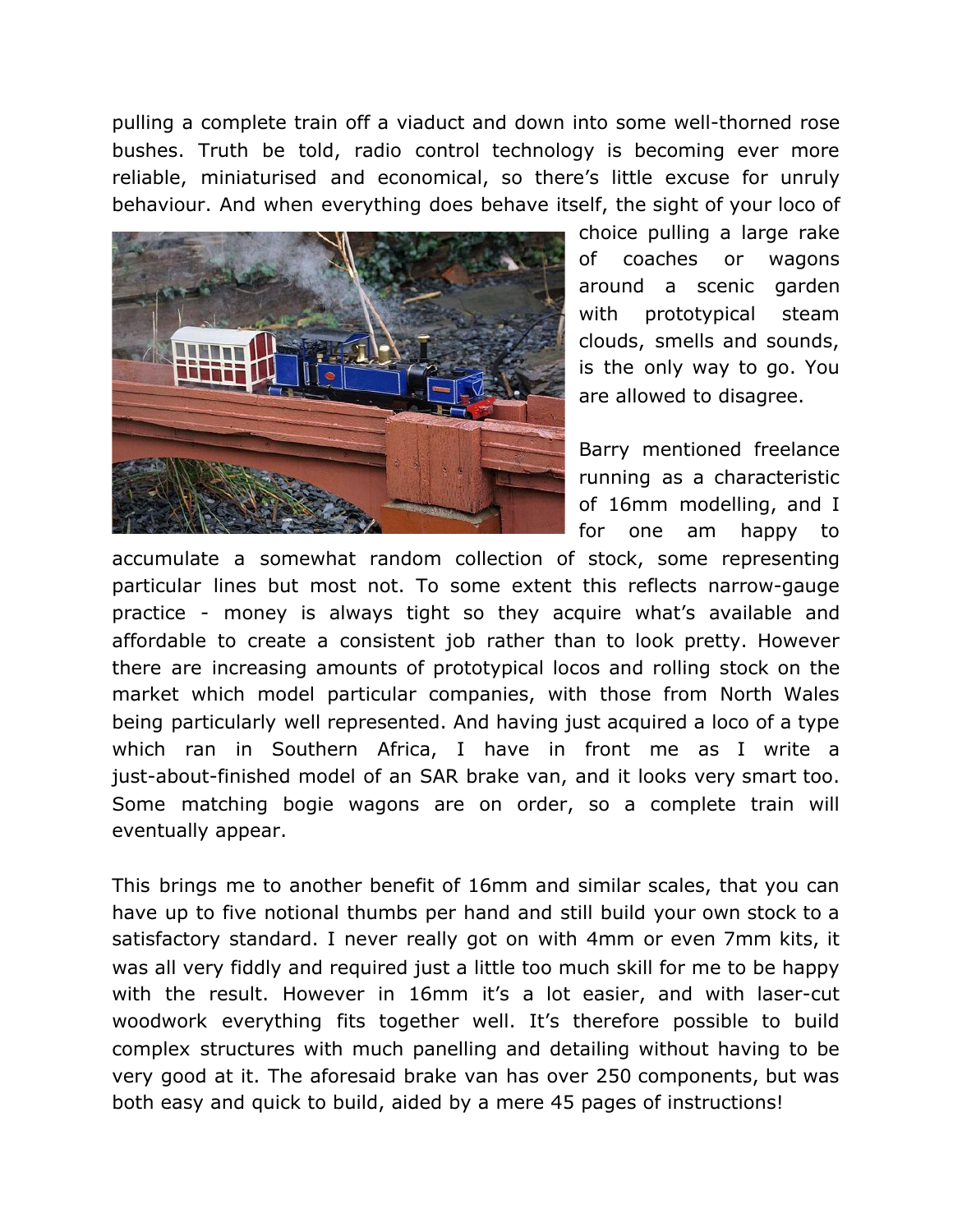At the other end of the scale, I find I can scratch-build with little more than basic carpentry skills. Axles, wheels and, if you want to be posh, brass bearings, are all you really need to buy to make a flat wagon, a basic goods van or a rake of slate wagons from a few lengths of stripwood. And with a



3D printer lurking in the shed, it's now only axles. It's also possible to indulge in creating the ultimate prototype, what in the US are known as 'critters', small one-off internal combustion locos and railcars. These were usually built in a back corner of the engine shed, often by the local blacksmith using whatever materials

that came to hand, not excluding his mum's old washing machine. Building these in 16mm is a niche market, but highly enjoyable for those with the penchant to do so. And of course there's the recent Christmas present, a Marks and Spencer steam engine fudge tin, just waiting to be emptied of its contents and fitted with a power bogie...

Each to their own of course, but when whatever passes for normality in your household eventually resurfaces, us of the outdoor persuasion would be happy to demonstrate why it is, if not the only way to go, then a most realistic and satisfying way to do model railways. One of the many benefits of the local 16mm group is that you don't need to belong to anything or even to own any suitable stock, just come and join in. What are you waiting for? (apart from a vaccine jab of course).

### **The Midland (and Western) Blue Pullmans Ian Shulver**

Some of you may recall that when we started to build Monsal Dale in N gauge, there were two things that we really had to feature. Firstly, the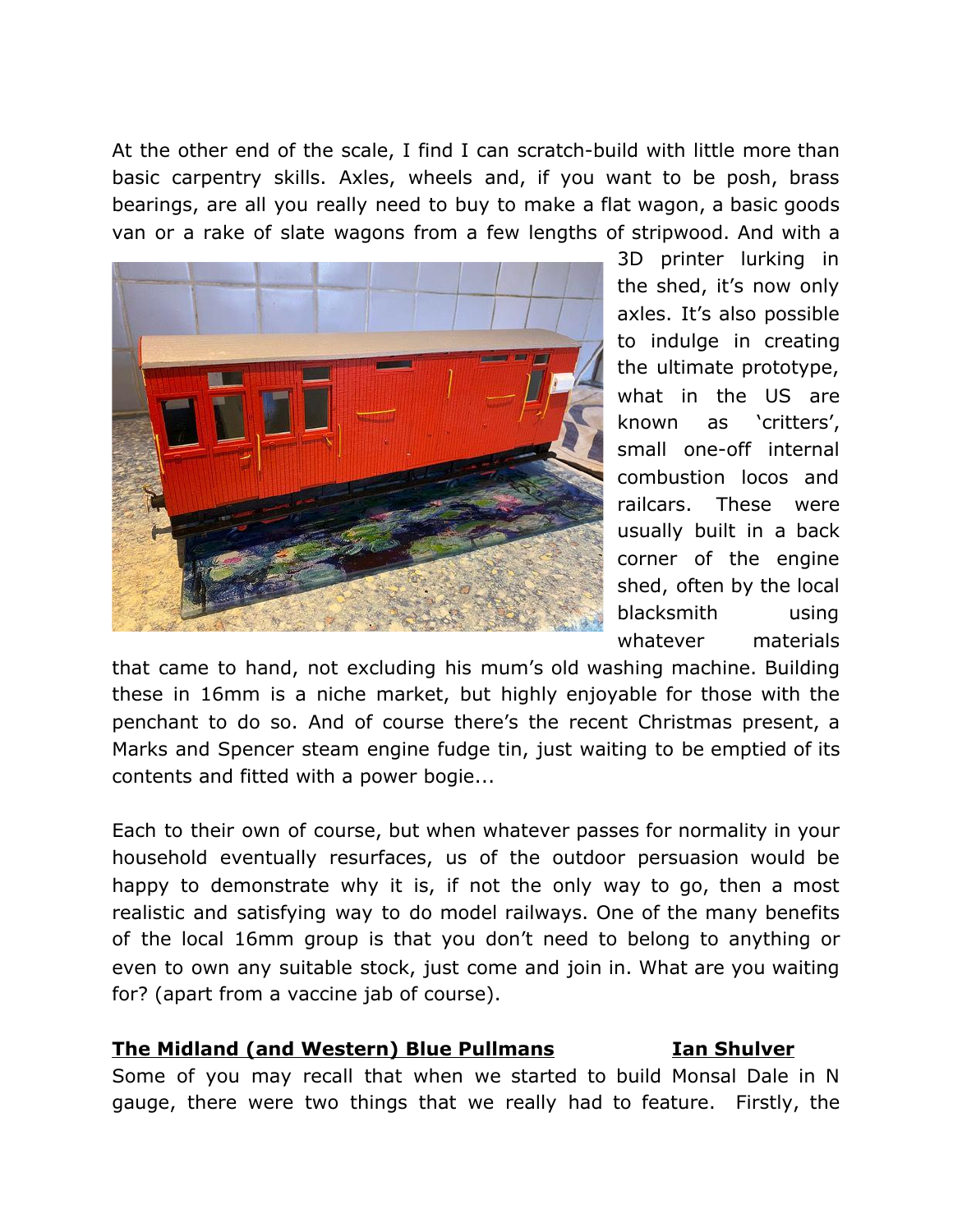Midland Main Line was home to many long coal trains hauled by both 2-8-0s and 4Fs and secondly the iconic Midland Blue Pullman which was a regular in the early 60s. Both of these were a must.



The first requirement was relatively easy to satisfy (although mostly limited to 25 or so wagons rather than the more usual 40). The second feature was a little more difficult – there were no ready to run N gauge models available. But what about the second requirement. Undaunted, by the lack of a ready to run model, I resolved to have a go at producing a Blue Pullman set. Fortunately Allan Trotter had a set of drawings (Skinley?) from the time when he "bashed" some Triang coaches to form a 00 set. I used these drawings (suitably scaled) to construct a card and acetate set of coaches using Farish bogies. However, I came unstuck with the two motor cars – how could I form the complex shape of the cab? At the same time that I was attempting this card model, I recalled seeing a Blue Pullman on the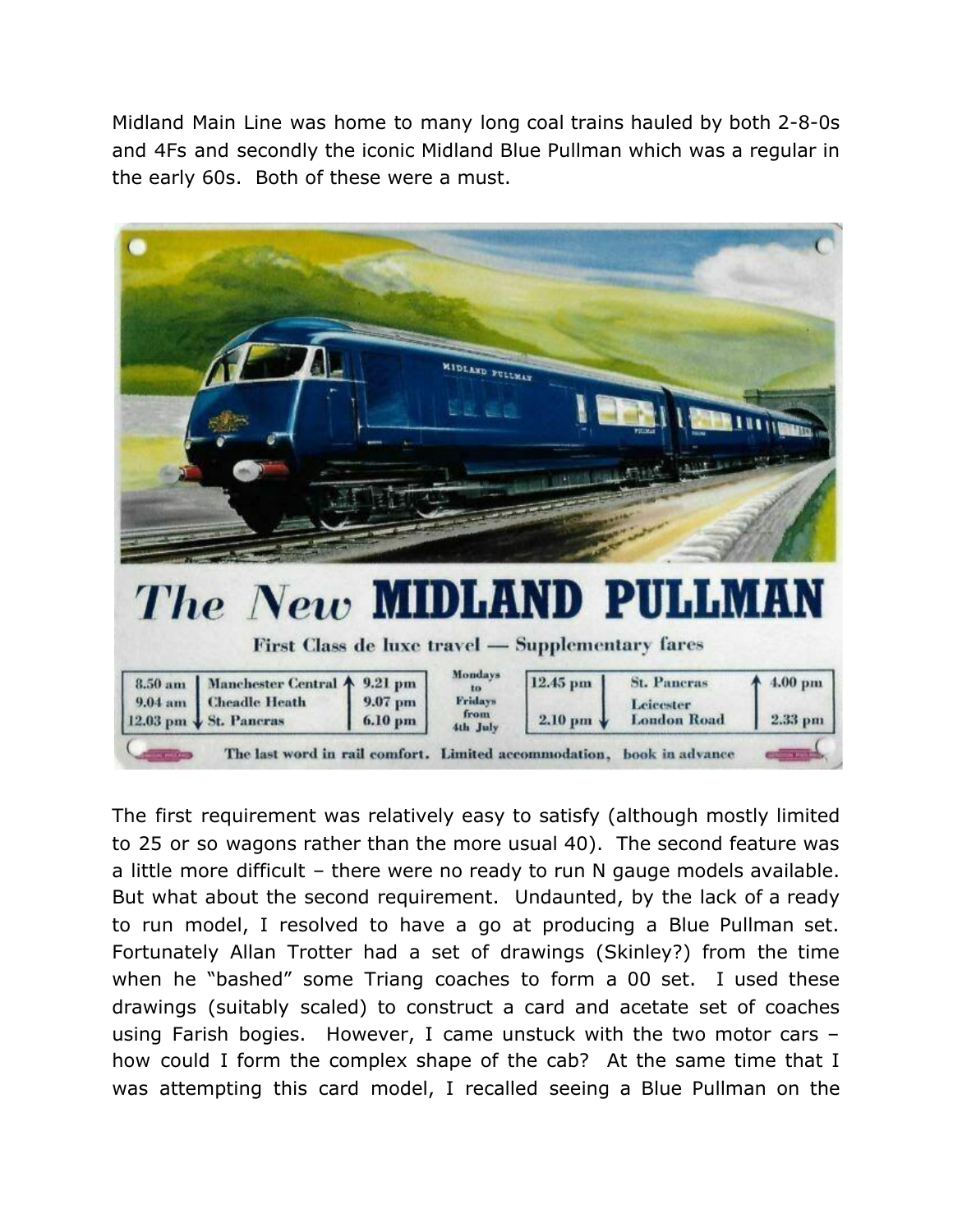famed 2mm scale layout "Chee Tor". The Blue Pullman on this layout was made from a Worsley Works (scratch aid) kit, and was probably commissioned by Manchester Model Railway Society. So, I bought one and duly soldered up the various bits  $-$  I have to say not without some difficulty since soldering is not one of my fortes. As I found with the scratch built card model, the cab end of the motor cars was very tricky to get right. However all was completed, suitably painted in Nanking blue and with Fox Models transfers. The bogies under the coaches utilised Minitrix coach bogies which seemed closer to the originals than the Farish ones. For the motive power I used a Kato chassis slightly modified to fit, but only one rather than the two on the actual set.. I have to say that it was reasonably successful and attracted considerable attention on its first outing and even its second outing. However, by the time we were next due to exhibit Monsal Dale, Farish had brought out their superb model so my kit/scratch built one was retired. Although reasonably authentic, it did not pass muster against the Farish one. How often has someone built a model not supported as either ready to run or as a kit, only for a manufacturer to produce one a few months later.

What prompted this short article was two short films I came across showing the Blue Pullmans in action, as well as giving some of the more intimate details of them. This can be found on the following web links:

The Tale of the Blue Pullman - [YouTube](https://www.youtube.com/watch?v=FJ-NOmN3TkE) Blue Pullman - YouTube

# **My TTR story - or how Trix Twin helped shape my life Keith Hick** I suppose I'm little different to the legion of TTR followers in being introduced to the magic of model railways by my parents, either as a birthday or Christmas present. My introduction was a little different; whilst my first model railway set was a present, the set up on the dining room carpet greeted me upon my return from an eye operation at Liverpool's Alder Hey hospital in the early 1950s. Born with a 'lazy' eyelid, two operations cured the problem. Fortunately, my eyesight wasn't affected and I pursued a career in Architecture and Civil Engineering, being elected as one of the UK's top 100 Architectural Illustrators, becoming a 3 handicap golfer and, and an Artist. The worldwide sale of prints from my series of six

oils on canvas paintings of the *Bluebird* boat and car have raised some £10K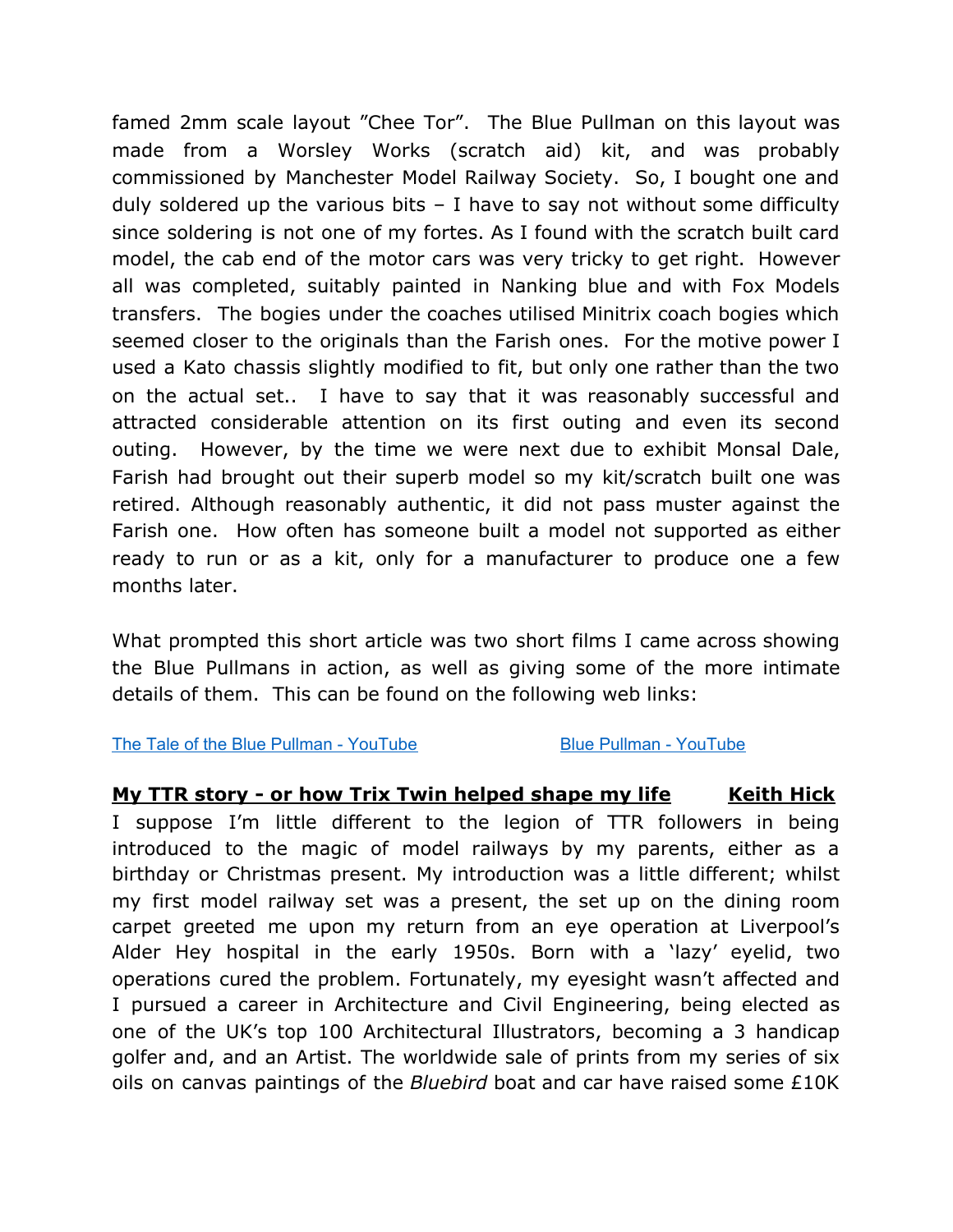plus for the rebuild of Donald Campbell's K7 jet powered hydroplane, *Bluebird*.

*Vicky Slowe, Curator of Coniston's Ruskin Museum, receives the first of a series of six paintings for an exhibition season from Keith, depicting Donald Campbell's K7 Bluebird (Below)*



It didn't take long for the magic of TTR to unfold as I realised the, for then, amazing difference of TTR when compared to Hornby Dublo, Graham Farish etc. Yes, Hornby and Farish were more accurate representations of the 'big railway' locomotives, but the excitement of two 0-4-0 tender or tank locos on one track, coaches with interior lighting, electric points,

illuminated signals etc proved irresistible to show my pals how much more operational fun could be had with TTR. And at night, in my bedroom, where my model railway board was laid out, wow! – to see trains running when the lights were turned off made for an indelible memory.



*The now preserved Stephenson link valve gear Black 5 44767, of 8M Southport shed, with the 1.50pm Southport-Preston seen passing our rear garden in Southport, during the early Spring of 1964. Photograph: Keith Hick*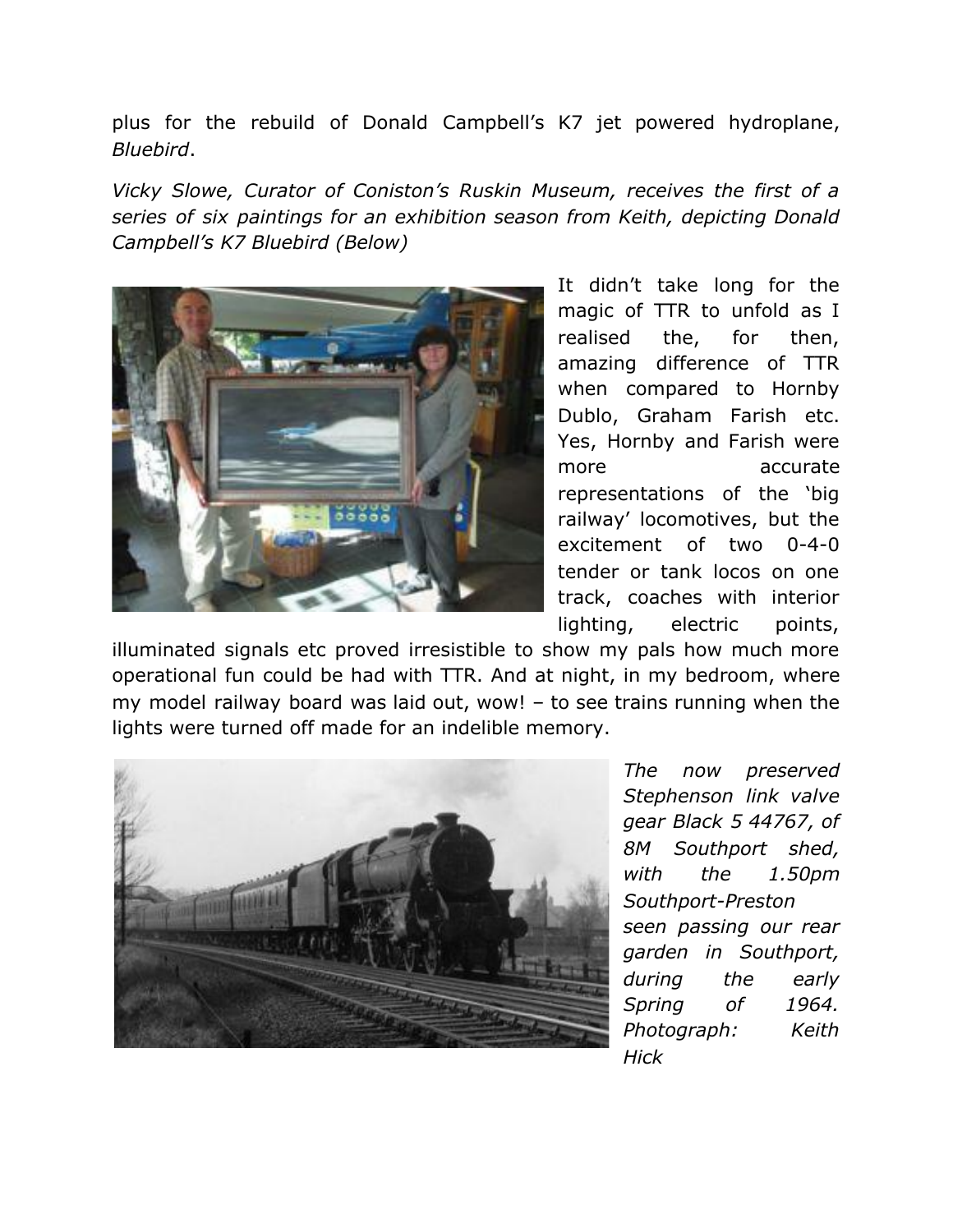So, this was my introduction to the world of model railways and, as the hobby grew, so did my interest in railways in general, helped, in no small measure, by a house move in the mid 1950s which brought the Southport-Preston line into daily focus running past the end of my family home garden. By hopping over the garden fence, I could indulge my other hobby of photography, capturing the seemingly never ending array of steam trains upon what we believed was permanent way. Sadly, that was to change in 1964 with the Beeching cuts, but that's another story. Now I had the best of both worlds, model trains and the 'real thing'.



*Preserved Midland Compound 1000 awaits release onto the main line from Derby Works' Paint Shop: 1959. Photo: Keith Hick*

A school visit to Derby Works in the late 50s, seeing the preserved Midland Compound 1000 in the Paint Shop just before release for main line running, a brand new

Class 44 'Peak' and rows of locos awaiting entry to the repair shops, or scrap line, further cemented the interest. Membership of the Northern Railfans Club proved incredibly liberating with visits to, amongst others, Crewe and Swindon Works, seeing at first–hand steam and diesel locos under repair or construction. The innermost workings, sheer size and beauty of the steam locomotive, particularly those masterpieces of Messrs Churchward, Collett and Stanier, with their gleaming paintwork, polished brass and copper, captured my own 'golden era'.

Henry Greenly's TTR Permanent Way Manual was an indispensable bible, explaining how everything worked, both for newcomers to WJ Bassett-Lowke's pioneering table railway of 1935, plus how British Railways ran parts of the UK railway network. The photographs within Greenly's book are still imprinted within my memory, nearly seventy years later and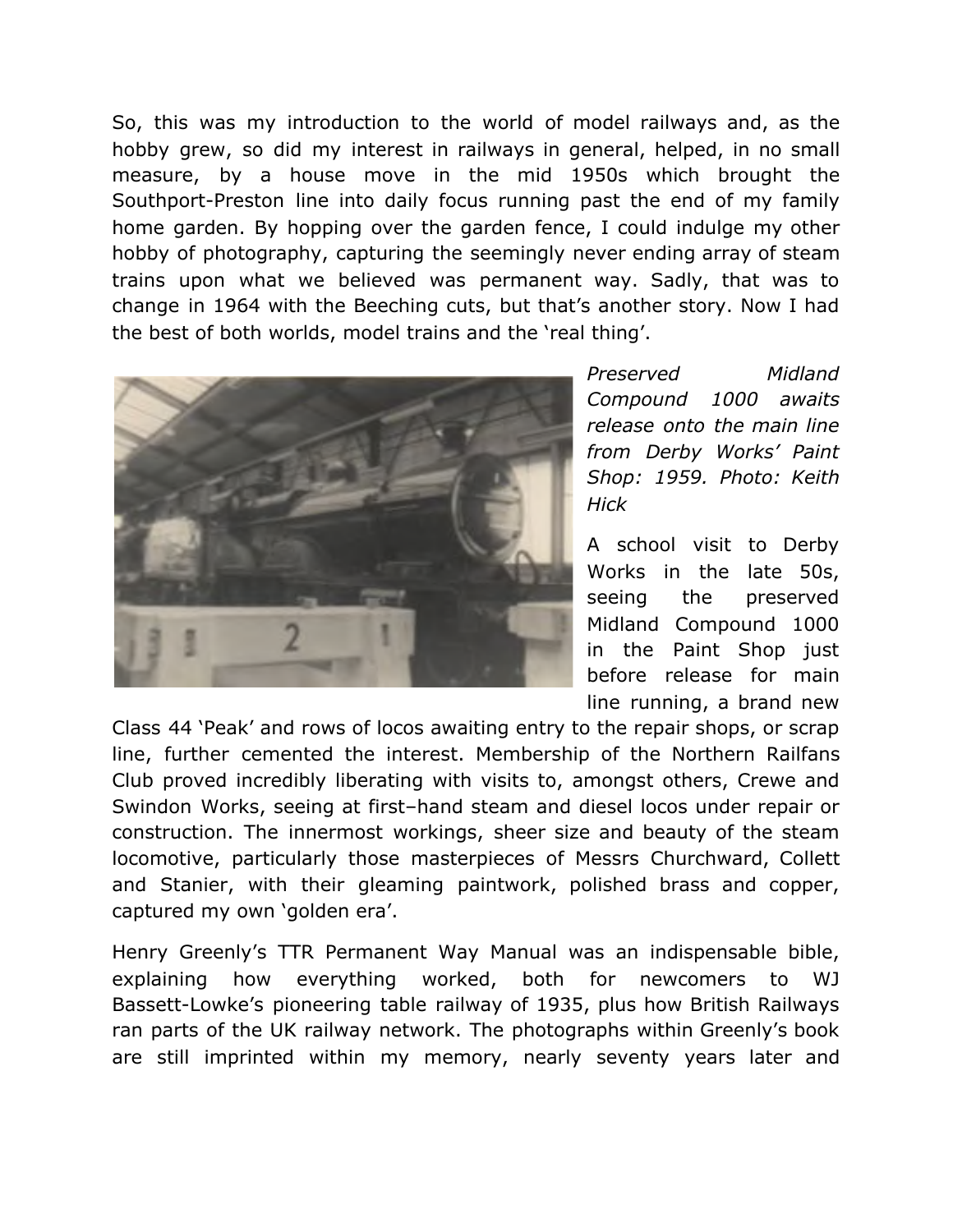provided inspiration to create something similar in my own modest way in those pre and early teenage years.

*Model Railway News*, often with cover paintings by George Heiron, were devoured, but nothing could dissuade me from TTR and by adding a Britannia, Class V, Warship and GWR Collett 0-6-2 tank, my collection grew. Then life took over with school, exams, college, professional life, marriage, family etc, yet interest in railways remained undiminished. Having been invited in the early 1970s to leave the motorway bridges design office to form a pioneering section supporting Motorway Public Enquiries, my model railway expertise came to the fore. This included producing scale models of motorways some three to four metres in length, rendering artists impressions in Designer's Gouache for the Royal Fine Arts Commission and managing public exhibitions. All the while my TTR collection remained safe as layouts in 00 and N gauge were built in the family home loft, including the Southport Lord Street to Aintree Central Cheshire Lines route and Stainmore Summit/Appleby East in N gauge.



A chance evening dinner conversation with a design office colleague during a working stint in our Home Counties office, revealed he had several boxes of TTR stored in his loft and, with a house move planned in a few weeks time, he quickly said, "You can have the lot with my compliments."

The following day he

was as good as his word and I returned home with a treasure trove of locos, rolling stock, track, signals and controllers as part of my unexpected acquisition. One of the boxes contained a boxed and complete early post war Diesel Flier, which looked rather the worse for wear. However, other locos were relatively easily returned to running order and the Diesel Flier was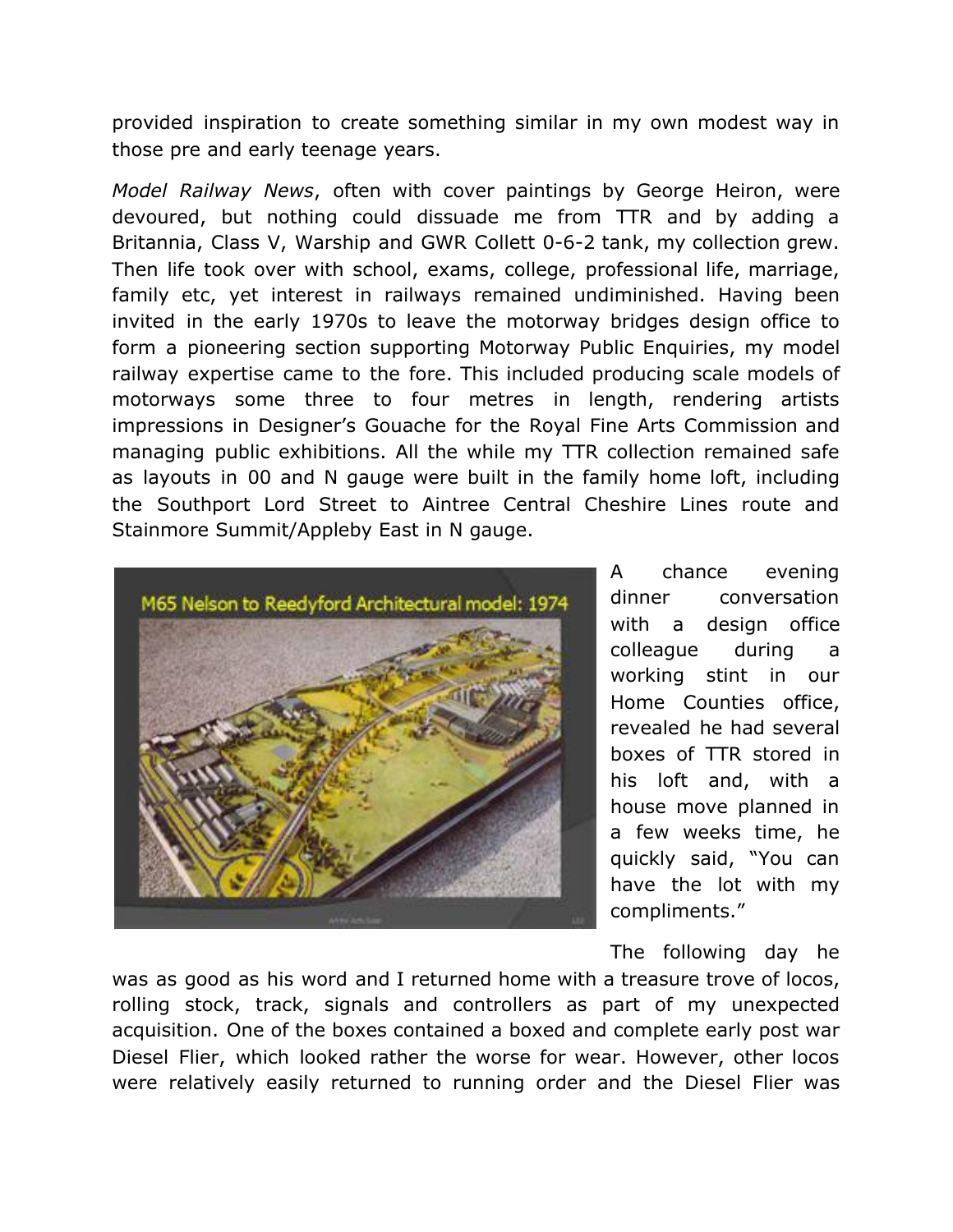placed alongside a pre-war Flying Scotsman I had acquired back in the 1970s, as a 'project impossible', lacking valve gear to one side and the other side seized. I had a vague hope that one day, they could be restored, but at the time didn't hold out too much hope.

Following retirement, I was able to devote time to the serious restoration projects. As an artist, I had happily re-liveried locos as required, so that aspect presented no problems. Even relatively minor repairs, or the easing of locomotives which hadn't run for decades as the collection grew, were a joy to work upon as motors were teased back into life. It never ceases to amaze how robust these early TTR and Triang motors are. I heard relatively recently the Triang X04 motors were a product of WWII, used in aircraft production, so well proven for more genteel peacetime use. Annual visits to our daughter and family between Houston and Galveston in Texas, USA, has seen running repairs completed for a Canadian friend to his vintage Marklin (Trix express clones) three rail locos. Even two and three truck H0 Shays were successfully brought back to life for an American friend, having suffered in the floods aftermath of Hurricane Harvey, which struck Texas in 2017. All these complemented a continuous stream of running repairs and restorations over recent years to TTR locos and stock regularly added to my collection.



*Part of one of the large collections acquired which were a joy to return to working order, thanks to a combination of input from TTRCA stalwarts and home grown skills*

Out of the blue I was offered a large collection from a widow whose late husband's collection hadn't seen daylight for decades and whose

storage had been less than ideal. This has been repeated several times, as can be expected at 'our' time of life and this is where I will be eternally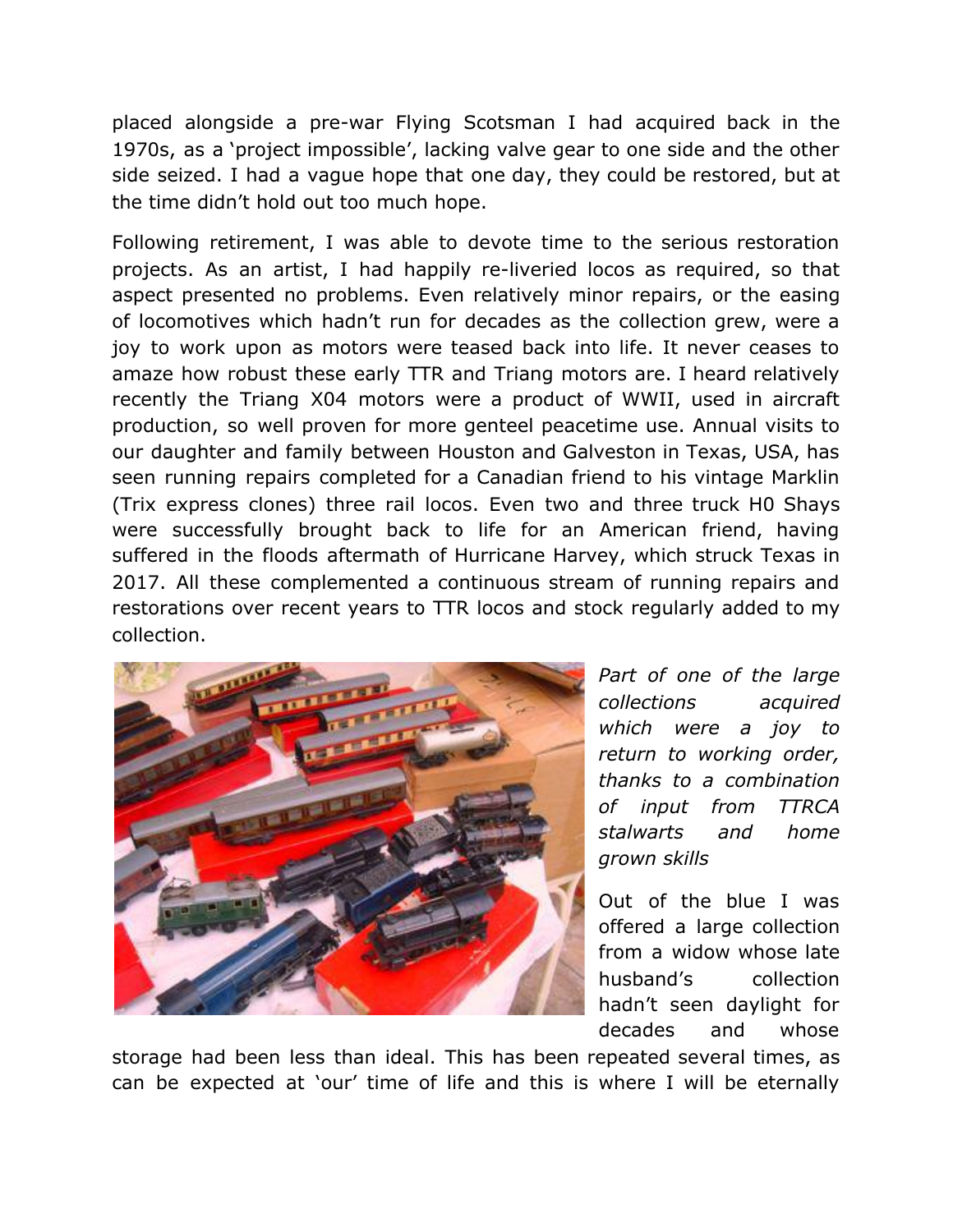grateful to the late Keith Hayman who, together with Duncan and John Hopkinson, have breathed new life into locos seemingly beyond redemption. Each have wielded their own special blend of magic and I count myself very fortunate to have benefitted from their respective skills set.

I entrusted John with the re-livery of the pre-war Scotsman into apple green LNER following repair by Keith, together with a similar treatment to a Hunt 4-4-0, plus a Southern 0-4-0T. I had decided to accelerate the return of these three instead of adding them to my queue of locos awaiting repaints. And this is where I must pay a personal tribute to Keith Hayman. Having spoken to Keith on the phone, he assured me he could repair 'anything electrical', even when I explained the Scotsman was devoid of valve gear to one side. "No problem", said Keith, "I can source replacement valve gear from a watchmaker friend". The additional icing on the cake was the complete repair by Keith of the post-war Diesel Flier, beautifully restored with replacement wheels, motor, running gear, shoes and re-sprayed roofs.



*An eclectic array of TTR locos and rolling stock with motors repaired by Keith Hayman or Duncan Bell, and repainted by John Hopkinson or the author. The pre WWII Scotsman shown in the foreground, and the Diesel Flier were the two 'Project Impossible' finds, whilst the short and scale length LNER style coaches were rescued from oblivion with some dextrous paintwork*

Spares from Martin have enabled pre and post war locos and rolling stock to be returned to running order and when a set of scale length internally lit blood & custard corridor coaches appeared rusted beyond hope, a dose of paint-stripper and Gresley teak style repaint, including fine panel lining by black permanent marker with off white roofs, looks the part. Far better than consigning them to the bin. Another set of pre-war LMS scale length lit coaches were suffering from rust bubbles along portions of their sides.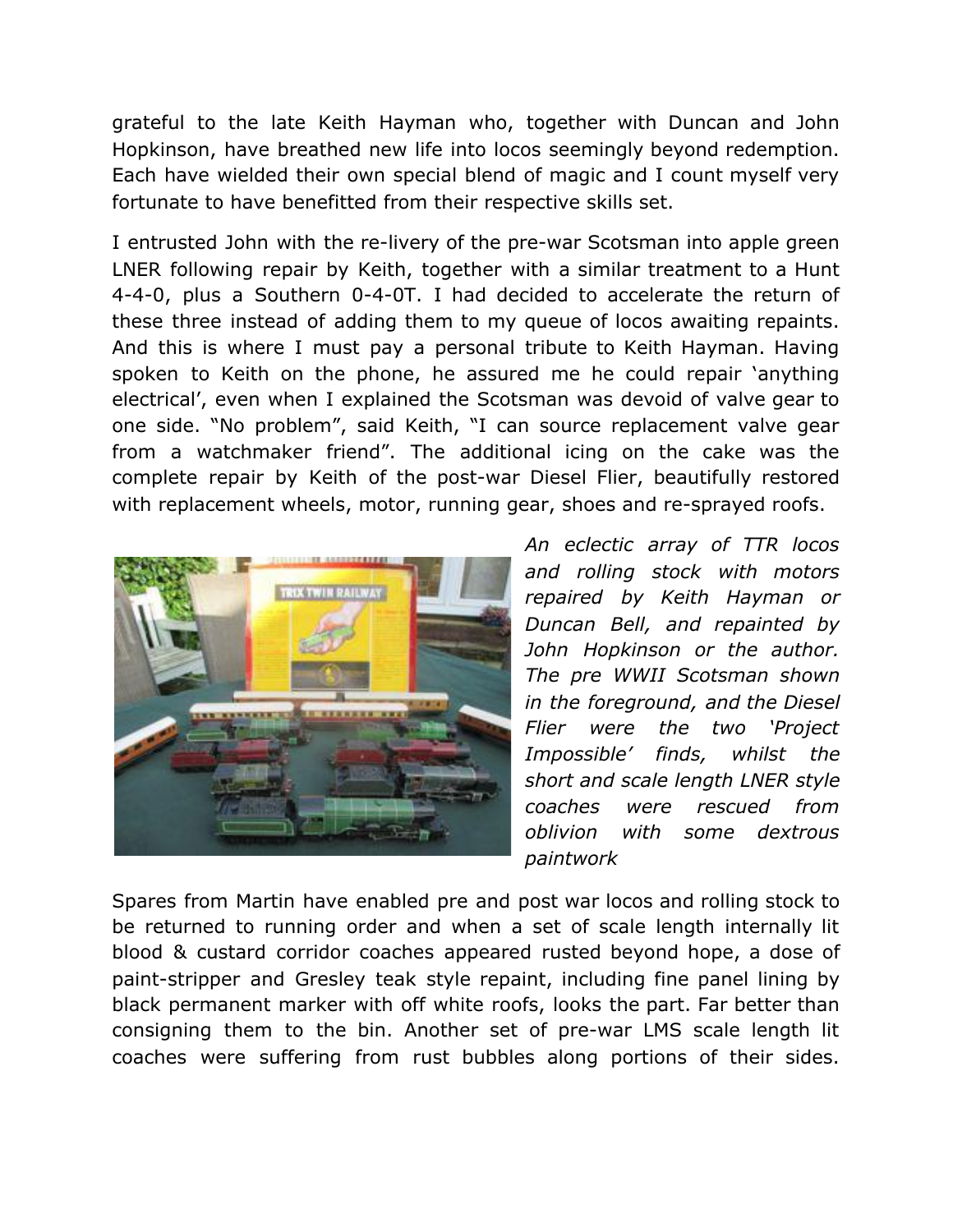Careful spraying with WD40 has stabilised the rust and reduces any blemishes to an acceptable level – conservation, rather than restoration.



*Inspiring the next generation; who needs an ipad or tablet when you can play with model trains?*

Local model railway and community shows have been supported and, thanks to the excellent banners supplied by Steve White, together with membership leaflets, TTR has enjoyed a good shop window treatment pre pandemic.

Managing one of the UK's most comprehensive golf associations and a county Super Seniors' golf team, plus giving dozens of illustrated talks each year pre pandemic, has consumed much of my time during retirement, but not now.

Lockdown time has allowed concerted efforts to complete the definitive history of Southport's railways. I am leading an Authors' Panel to tell the story of how five railway companies homed in on Southport during the Victorian era as one of England's two prime sea bathing resorts, the other being Bournemouth. Amazingly, Southport had no less than 22 stations, although not all open at the same time, more than any other provincial town. Today, five remain.

Trix Twin was responsible for my lifelong passion with railways – many have attempted to define just what it is about TTR, but whatever it is, it works, as the worldwide following of Trix Twin and Trix Express happily testifies. WJ *et al*, we salute you!

# **And Finally**

Stourbridge could be one of the most unlucky stations in the UK. The branch line from Stourbridge Junction is less than a mile in length, but has experienced three relatively recent accidents - all involving failing to stop possibly in some extent attributable to the steep incline. Firstly, on 2 April 1977 – BR [Class](https://en.wikipedia.org/wiki/British_Rail_Class_122) 122 single-car diesel unit W55012 suffered a brake failure